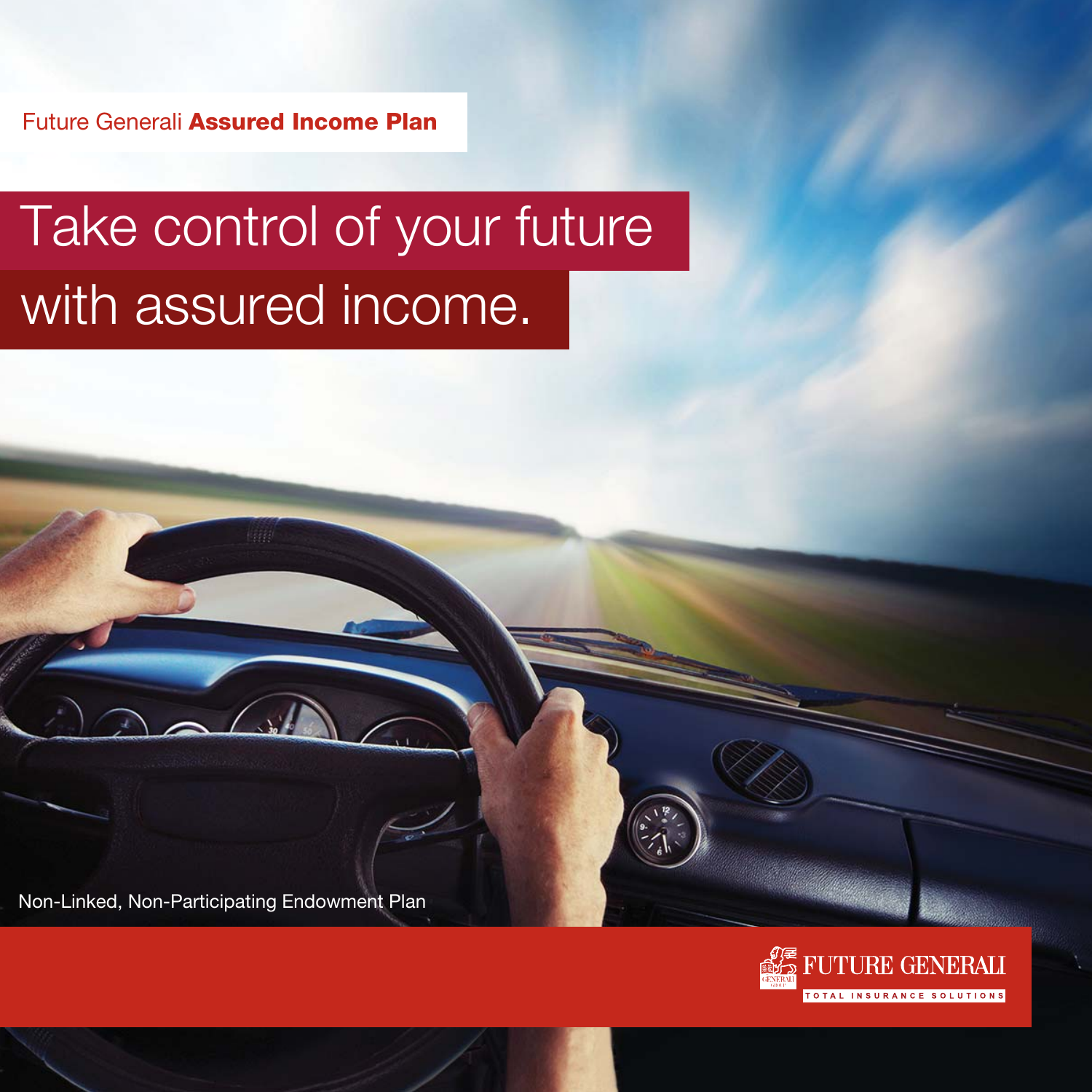You are always striving to give your family and loved ones the best lifestyle you can. However, life also has its share of uncertainties and risks. In a world where so much can change, there's finally one thing that won't change -Your financial security.

Our Future Generali Assured Income Plan ensures that you get guaranteed returns on your investments along with the benefit of protection at all times.

This plan comes with 2 term options, at the end of which you enjoy regular assured annual income plus an additional benefit up to 4.5 times your annualised premium, depending on your age. What's more, you get a life cover and are sure that your savings are safe and multiplying.

So, go ahead and live your dreams with greater assurance and lesser uncertainty.

#### **Unique product benefits**



- Guaranteed Income Pay premiums only for 11/15 years and get guaranteed payouts for the next 11/15 years.
- Additional Benefit Receive up to 4.5 times your annualised premium along with the last payout.
- Death Benefit Depending on your age and the term you choose for your policy, you are covered for amounts ranging from 17.5 to 34.5 times your annualised premium.
- Tax Benefits as per tax laws.

# **How does it work?**

Step 1: Decide how much income you would like to receive after 11 or 15 years

Step 2: Pay the premium amount for your desired income

Step 3: Receive guaranteed income every year after the policy term & an additional benefit along with the last payout.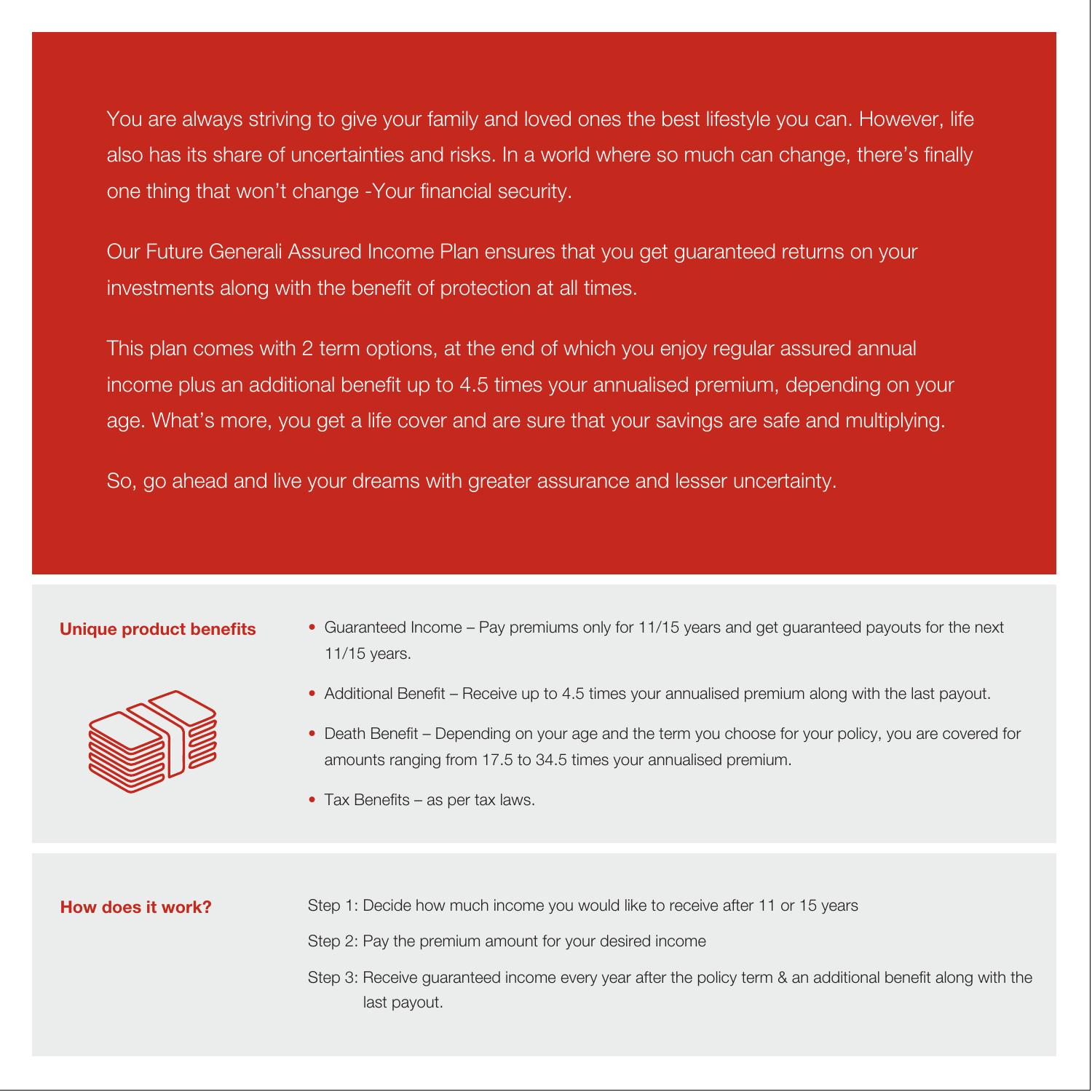| <b>Parameter</b>            | <b>Criterion</b>                                                                                                                                                                                                     |                                                    |                                |  |
|-----------------------------|----------------------------------------------------------------------------------------------------------------------------------------------------------------------------------------------------------------------|----------------------------------------------------|--------------------------------|--|
| <b>Entry Age</b>            | 7 to 50 years for a 11 year term, 5 to 50 years for a 15 year term (Age means your age as<br>on your last birthday) For a minor Life Assured, the risk will commence immediately on the<br>policy commencement date. |                                                    |                                |  |
| <b>Maturity Age</b>         | 18 to 65 years                                                                                                                                                                                                       |                                                    |                                |  |
| <b>Policy Term</b>          | 11 years or 15 years                                                                                                                                                                                                 |                                                    |                                |  |
| <b>Premium Payment Term</b> | 11 years for policy term of 11 years, 15 years for policy term of 15 years                                                                                                                                           |                                                    |                                |  |
| Annual Premium (minimum)    | For 11 year term : ₹ 35,000 for age 7 to 50 years.                                                                                                                                                                   |                                                    |                                |  |
|                             |                                                                                                                                                                                                                      | For 15 year term : ₹ 35,000 for age 5 to 44 years, |                                |  |
|                             |                                                                                                                                                                                                                      |                                                    | ₹75,000 for age 45 to 50 years |  |
| <b>Sum Assured</b>          |                                                                                                                                                                                                                      | Multiple of Annualised Premium (Excluding          |                                |  |
|                             |                                                                                                                                                                                                                      | taxes and extra premium, if any)                   |                                |  |
|                             | <b>Entry Age</b>                                                                                                                                                                                                     | Policy Term<br>11 years                            | Policy Term<br>15 years        |  |
|                             | $5-6$                                                                                                                                                                                                                | <b>NA</b>                                          | 34.5                           |  |
|                             | $7 - 17$                                                                                                                                                                                                             | 21.0                                               | 34.5                           |  |

| $7 - 17$    | 21.0 | 34.5 |
|-------------|------|------|
| 18-30       | 20.5 | 34.0 |
| $31 - 35$   | 20.0 | 33.5 |
| $36 - 40$   | 19.5 | 33.0 |
| $41 - 45$   | 19.0 | 32.5 |
| 46-50       | 17.5 | 31.0 |
|             |      |      |
| Annual only |      |      |

| <b>Premium Payment Frequency</b> | Annual |
|----------------------------------|--------|
|                                  |        |

**Payout Term**

For a 11 year policy term : Payout term is 11 years, & For a 15 year policy term : Payout term is 15 years

**Additional Benefit**

Benefit paid along with the last payout

| <b>Entry Age</b> | Multiple of Annualised Premium<br>(Excluding taxes and extra premium, if any) |
|------------------|-------------------------------------------------------------------------------|
| $5 - 6$          | 4.5<br>(not applicable for 11 Year Policy Term)                               |
| $7 - 17$         | 4.5                                                                           |
| 18-30            | 4.0                                                                           |
| $31 - 35$        | 3.5                                                                           |
| $36 - 40$        | 3.0                                                                           |
| $41 - 45$        | 2.5                                                                           |
| 46-50            | 1.0                                                                           |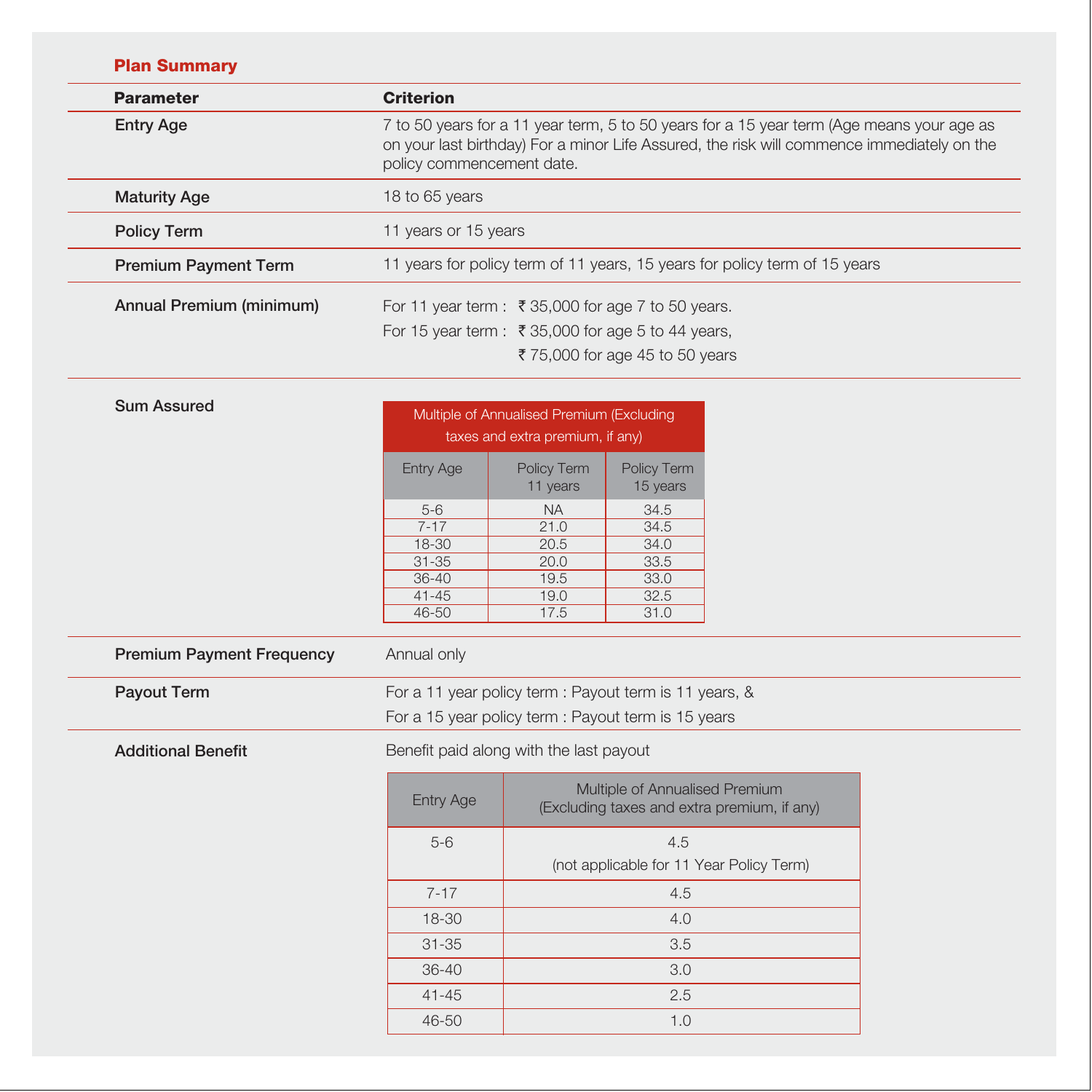# **What are your benefits?**

#### **1. Maturity Benefit**

If you have paid all your premiums, you will receive the following benefits after your policy matures.

| <b>Your Benefits</b>                                                     | <b>11 Year Term</b>                                                                                                                                                                                                                                      | <b>15 Year Term</b>                                                                                                                                                                                                                                 |
|--------------------------------------------------------------------------|----------------------------------------------------------------------------------------------------------------------------------------------------------------------------------------------------------------------------------------------------------|-----------------------------------------------------------------------------------------------------------------------------------------------------------------------------------------------------------------------------------------------------|
| <b>Maturity Benefit</b>                                                  | 11 annual installments of 1.5 times your<br>annualised premium from the end of the 12 <sup>th</sup><br>year to the 22 <sup>nd</sup> year<br>$^{+}$<br>additional benefit at the end of the<br>22 <sup>nd</sup> year based on age at entry shall be paid. | 15 annual installments of 2 times your<br>annualised premium from the end of the 16 <sup>th</sup><br>year to the 30 <sup>th</sup> year<br>$+$<br>additional benefit at the end of the<br>30 <sup>th</sup> year based on age at entry shall be paid. |
| <b>Total Benefit</b>                                                     | 17.5 to 21 times of annualised premium<br>depending upon your age, when you<br>purchased the policy.                                                                                                                                                     | 31 to 34.5 of annualised premium<br>depending upon your age, when you<br>purchased the policy.                                                                                                                                                      |
| Option to recveive<br><b>Maturity Benefit in</b><br>monthly installments | Available                                                                                                                                                                                                                                                | Available                                                                                                                                                                                                                                           |

**Note:** The annualised premium mentioned in the table above is excluding taxes and extra premium, if any.

#### **Monthly installments:**

You have the option to receive your maturity benefit in monthly installments. In such a case, you will get 2.5% more than the annual installment. The payment will be equal to the annual installment amount divided by 12 and marked up by 2.5%, with the first monthly installment paid at the end of 12<sup>th</sup> year (for a 11 year term) or 16<sup>th</sup> year (for a 15 year term). No mark- up will be done on Additional Benefit.

#### **Lump-Sum:**

At the inception of the policy, you can opt to take your Maturity Benefit as lump sum at the Maturity Date. The lump-sum Maturity Benefit is equal to the value of installments as mentioned above, discounted at a compound interest rate of 6.5% per annum.

#### **Maturity Benefit illustrated:**

For example: Krish is 30 years old and pays \$1,00,000 as annual premium (excluding service tax) for a term of 15 years. He will receive  $\bar{\tau}$  34,00,000 over the next 15 years. Let us explain how?

He will receive  $\bar{\tau}$  2,00,000 every year from the end of the 16<sup>th</sup> to the 30<sup>th</sup> year. Plus, in the last year i.e., the end of the 30<sup>th</sup> year, he will enjoy an additional income of  $\bar{\tau}$  4,00,000.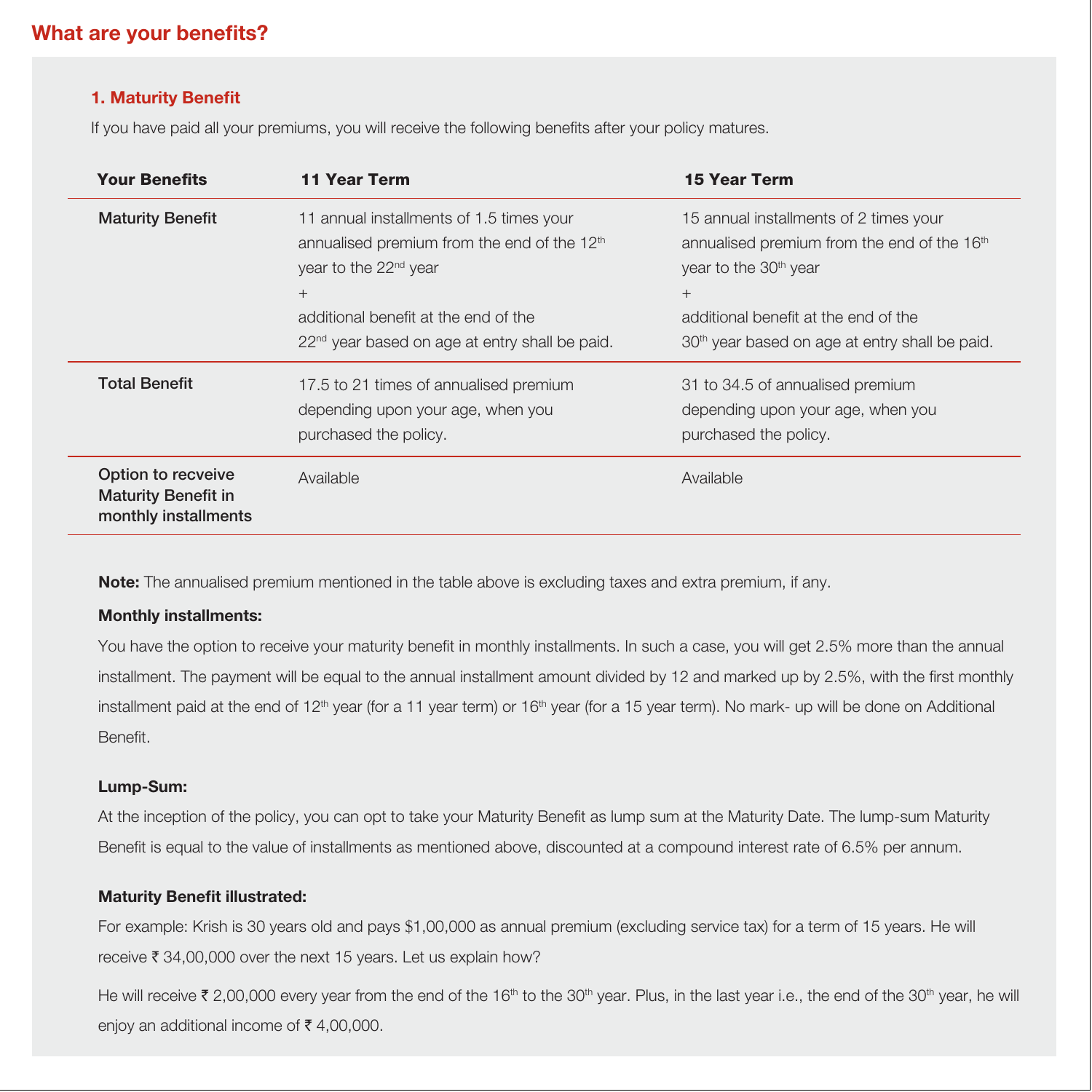

# **2. Death Benefit**

The Death Sum Assured shall be highest of the following:

i. 10 times annualised premium(excluding taxes and extra premiums, if any) , or

ii. 105% of total premiums paid (excluding taxes and extra premiums, if any) as on date of death ,or

iii. Maturity Sum Assured

In case of your unfortunate demise any time during the policy term, the death sum assured will be payable to your nominee as under: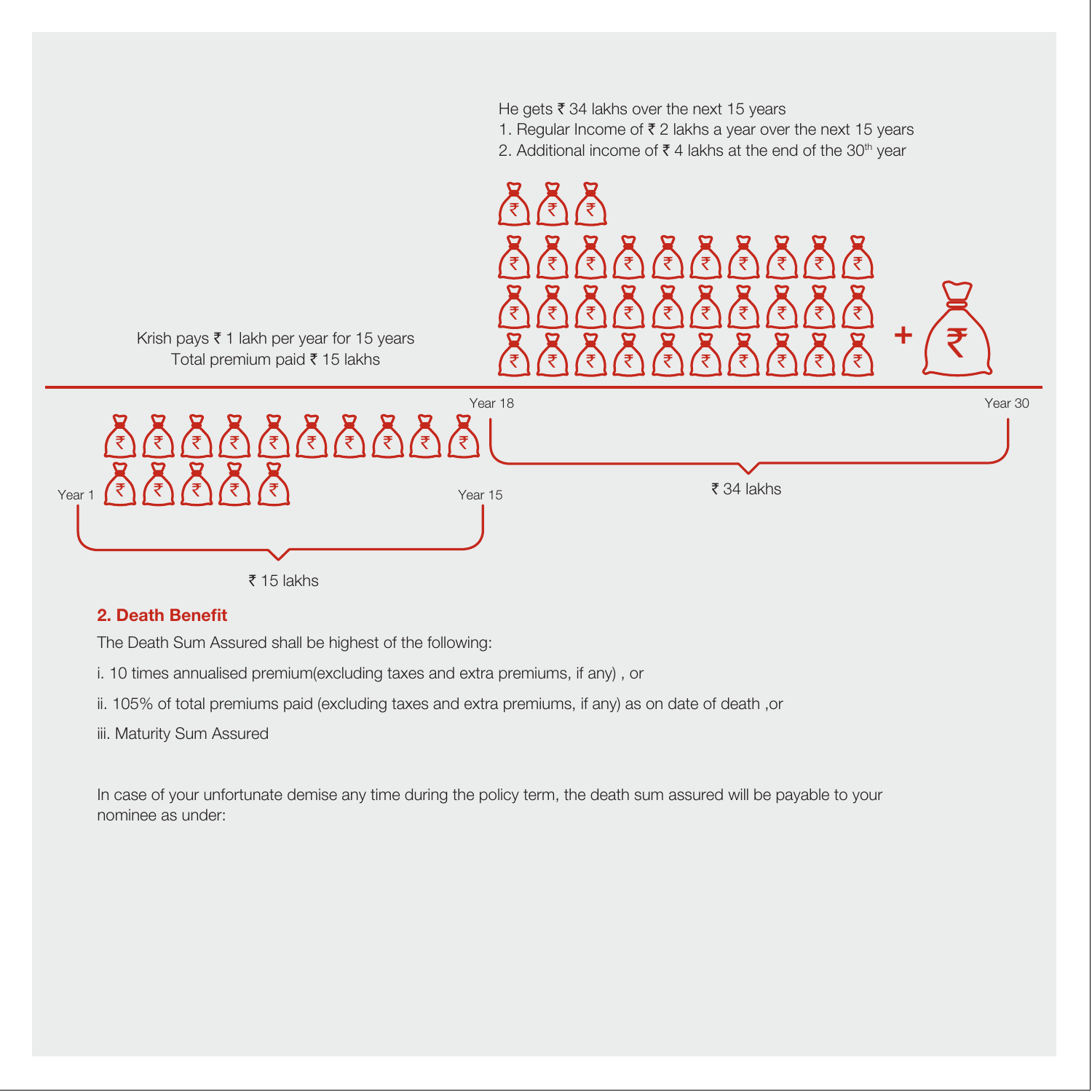| <b>Your Benefits</b> | <b>11 Year Term</b>                                                                                                                                                                                                                                                                                                                                                    | <b>15 Year Term</b>                                                                                                                                                                                                                                                                                                                                               |
|----------------------|------------------------------------------------------------------------------------------------------------------------------------------------------------------------------------------------------------------------------------------------------------------------------------------------------------------------------------------------------------------------|-------------------------------------------------------------------------------------------------------------------------------------------------------------------------------------------------------------------------------------------------------------------------------------------------------------------------------------------------------------------|
| Death Benefit        | 11 annual instalments of 1.5 times your<br>annualised premium. The first instalment<br>will be paid to the nominee after the<br>settlement of claim and the remaining 10<br>instalments will be paid on each of the<br>following death anniversary of the Life<br>Assured.<br>$^{+}$<br>additional benefit shall be payable along<br>with the last annual installment. | 15 annual instalments of 2 times your<br>annualised premium. The first instalment<br>will be paid to the nominee after the<br>settlement of claim and the remaining 14<br>instalments will be paid on each of the<br>following death anniversary of the Life<br>Assured.<br>$+$<br>additional benefit shall be payable along<br>with the last annual installment. |
| <b>Total Benefit</b> | 17.5 to 21 times of annualised premium<br>depending upon your age when you<br>purchased the policy.                                                                                                                                                                                                                                                                    | 31 to 34.5 times of annual premium<br>depending upon your age when you<br>purchased the policy.                                                                                                                                                                                                                                                                   |

The death benefit mentioned above will be payable if your policy is in force. The annualised premium mentioned in the table above is excluding taxes and extra premium, if any.

The nominee has the option to take a lump-sum death benefit as the discounted value of outstanding installments. The outstanding installments will be discounted at a compound interest rate of 6.5% per annum

Please note: In the event of death during the payout period, regular instalments as per the maturity benefit will be paid to the nominee. The nominee has the option to take a lump-sum death benefit as a discounted value of outstanding instalments. The outstanding instalments will be discounted at a compound interest rate of 6.5% per annum. The value of lump-sum payment to nominee is at least equal to Maturity Sum Assured less installments already paid.

#### **Death Benefit Illustrated:**

Krish is 30 years old and has purchased the plan for a duration of 15 years with an annual premium of  $\bar{\tau}$  1,00,000. He pays the premium for 4 years and unfortunately expires during the 4th policy year. In this case, the nominee will receive ₹ 2,00,000 as the first payout when the death claim is settled and thereafter for 14 years on Krish's death anniversary. The nominee will also receive an additional benefit of  $\bar{\tau}$  4,00,000 along with the last installment.

The nominee/assignee gets  $\bar{\tau}$  34 lakhs over the next 15 years

- 1. Regular income of  $\bar{\tau}$  2 lakhs a year over the next 15 years
- 2. Additional income of  $\bar{\tau}$  4 lakhs along with the last installment

Krish pays  $\bar{\tau}$  1 lakh per year for 4 years and expires during the 4<sup>th</sup> policy year. Total premium paid  $\bar{\tau}$  4 lakhs



| Year $1 \n\mathbf{Q}$<br>ဗ<br>Year 4<br>≔ | Year 4                     | Year 18 |
|-------------------------------------------|----------------------------|---------|
| $\bar{z}$ 4 lakhs                         | $\overline{\tau}$ 34 lakhs |         |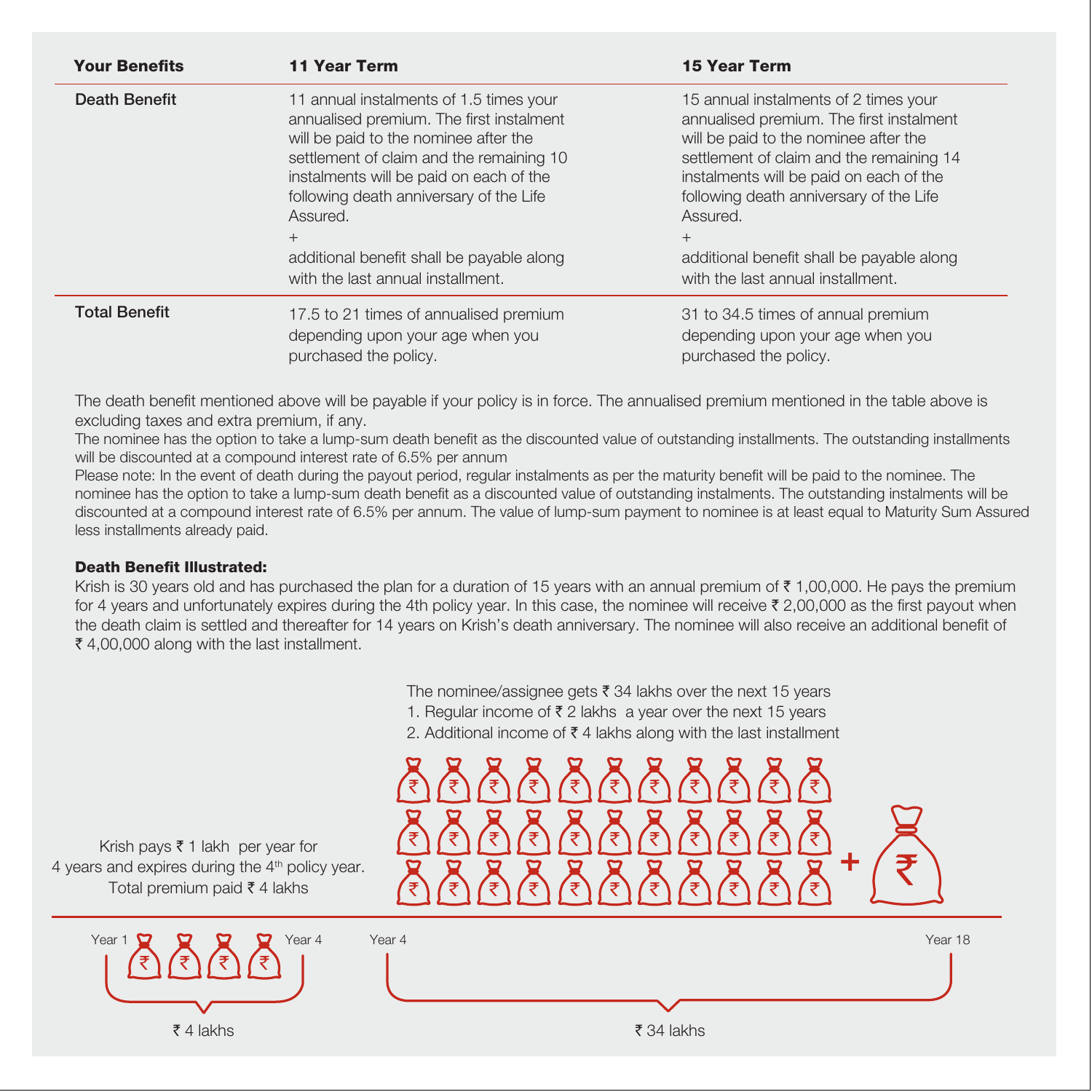# **Little privileges just for you**

**Grace period**

You get a grace period of 30 days from the premium due date to pay your missed premium. During these 30 days you will continue to be covered and be entitled to recieve all the benefits subject to deduction of due premium.

#### **Auto Cover**



After payment of at least 3 full premiums, if you are not able to pay premium within the grace period, you will get an auto cover of one year.

If death occurs during the Auto Cover period, the death benefit payable will be as for an in-force policy after deducting unpaid due premium. If due premium remains unpaid during the Auto Cover period, the policy will be converted to a paid-up policy. Auto Cover will be available only once during the Policy Term and will not be available if the policy has been converted to a paid-up policy.

| <b>Free Look Period</b>                                | In case you disagree with any of the terms and conditions of the policy, you can return the policy to the<br>company within 15 days (30 days if the policy is sold through the Distance Marketing Mode) of its receipt for<br>cancellation, stating your objections. Future Generali will refund the policy premium after the deduction of<br>proportionate risk premium for the period on cover, stamp duty charges, cost of medical examination, if any.<br>Note:<br>Distance Marketing means insurance solicitation by way of telephone calling/short messaging service<br>(SMS)/other electronic modes like e-mail, internet & interactive television (DTH)/direct mail/ newspaper &<br>magazine inserts or any other means of communication other than in person. |
|--------------------------------------------------------|------------------------------------------------------------------------------------------------------------------------------------------------------------------------------------------------------------------------------------------------------------------------------------------------------------------------------------------------------------------------------------------------------------------------------------------------------------------------------------------------------------------------------------------------------------------------------------------------------------------------------------------------------------------------------------------------------------------------------------------------------------------------|
| <b>Tax Benefits</b>                                    | Premium(s) paid are eligible for tax benefit as may be available under the provisions of Section(s) 80C,<br>80 CCC (1), 80D, 10.10D as applicable. For further details, consult your tax advisor. Tax benefits are<br>subject to change from time to time                                                                                                                                                                                                                                                                                                                                                                                                                                                                                                              |
| <b>Terms and Conditions</b>                            |                                                                                                                                                                                                                                                                                                                                                                                                                                                                                                                                                                                                                                                                                                                                                                        |
| Non-payment of<br>premiums during<br>the first 3 years | • If any due premiums for first 3 policy years have not been paid within the grace period, the policy shall<br>lapse. All risk cover ceases while the policy is in lapse status.<br>• The Policyholder has the option to revive the plan within 2 years from the date of the first unpaid due<br>premium. The Policyholder will be required to pay arrears of premium along with interest.<br>• If the plan is not revived, lapse value equal to 30% of the premiums (excluding taxes and extra premiums,<br>if any) will be paid at the end of the revival period and the policy will terminate.<br>• You have the option to take the lapse value anytime after completion of three (3) policy years. The policy will<br>terminate thereafter.                        |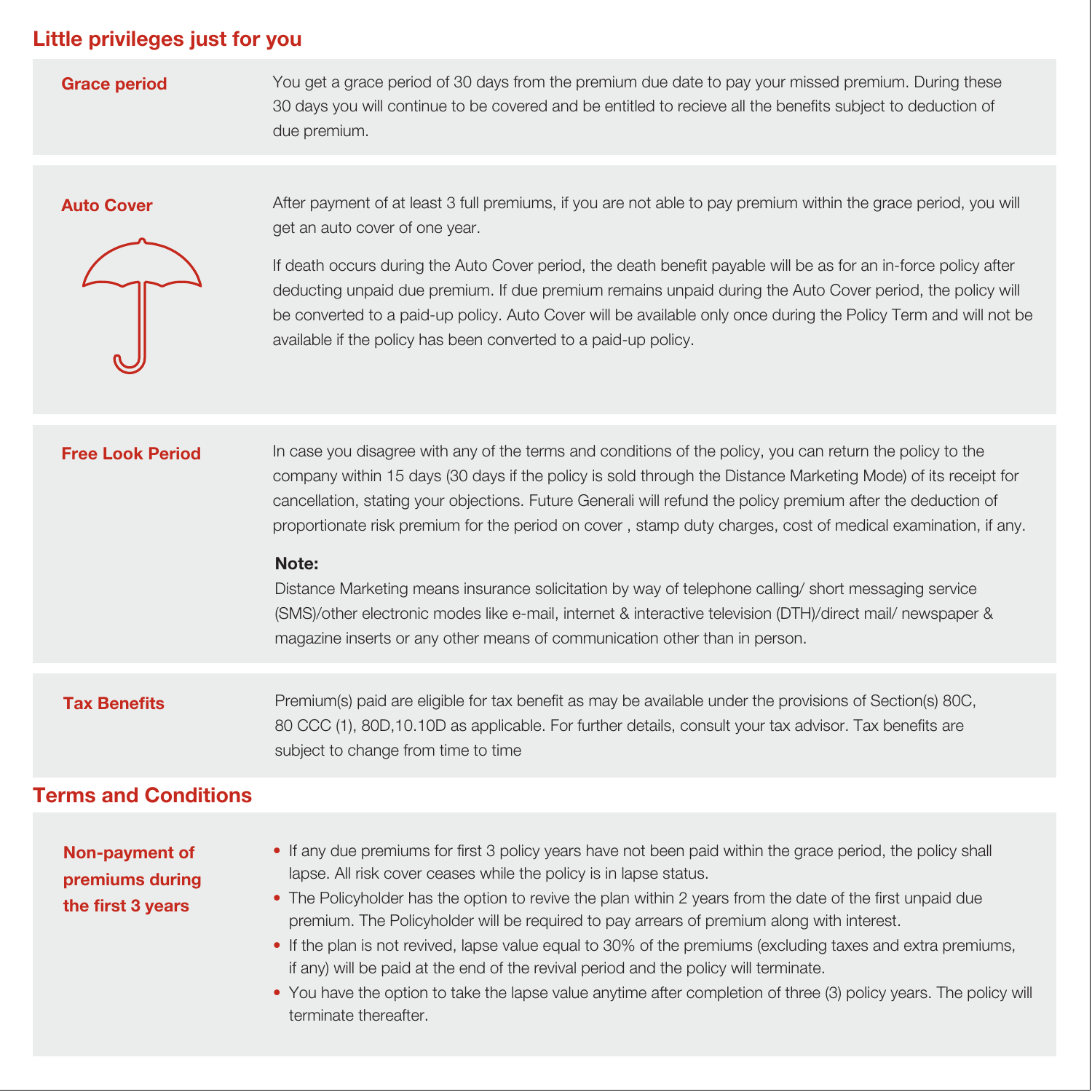# **Non-payment of premiums post the first 3 years**



- Provided the policy is not in Auto Cover period, the policy will be converted to a paid-up policy from last unpaid premium due date.
- Death Benefit and Maturity Benefit will be reduced in proportion to the number of premiums paid to the number of premiums payable under the policy.
- On death before the end of the policy term, while the policy is in paid-up condition, the reduced death benefit is equal to

(Number of Premiums Paid / Total number of premiums payable)\* Death Sum Assured

The reduced death benefit shall be payable in the same manner as for an in-force policy

• On survival of life assured till maturity, while the policy is in a paid-up status, the reduced maturity benefit is equal to

(Number of Premiums Paid / Total number of premiums payable)\* Maturity Sum Assured

The reduced maturity benefit shall be payable in the same manner as for an in-force policy

- The policyholder has the option to revive the policy within 2 years from the date of the first unpaid due premium. A paid-up policy cannot be revived once the policy term is over.
- The policyholder has the option to surrender a paid-up policy anytime before the end of the policy term as mentioned below.

### **Surrender Value**

The plan will acquire a surrender value after all the due premiums have been paid for the first 3 full years. Once the plan is surrendered, all benefits under the plan will immediately terminate and it will not be eligible for revival. The Surrender Value payable is higher of the Guaranteed Surrender Value and the Special Surrender Value.

**Guaranteed Surrender Value**

Guaranteed Surrender Value is as per the below table:



|                                 | auaranteea oan enacrivatae |                      |
|---------------------------------|----------------------------|----------------------|
| <b>Policy Year of Surrender</b> | 11 years policy term       | 15 years policy term |
| 3                               | 30% of premiums paid       | 30% of premiums paid |
| $4 - 7$                         | 50% of premiums paid       | 50% of premiums paid |
| 8                               | 60% of premiums paid       | 55% of premiums paid |
| 9                               | 70% of premiums paid       | 60% of premiums paid |
| 10                              | 80% of premiums paid       | 65% of premiums paid |
| 11                              | 90% of premiums paid       | 70% of premiums paid |
| 12                              | Not Applicable             | 75% of premiums paid |
| 13                              | Not Applicable             | 80% of premiums paid |
| 14                              | Not Applicable             | 85% of premiums paid |
| 15                              | Not Applicable             | 90% of premiums paid |
|                                 |                            |                      |

Premiums used for calculating guaranteed surrender value will be excluding taxes and any extra premiums.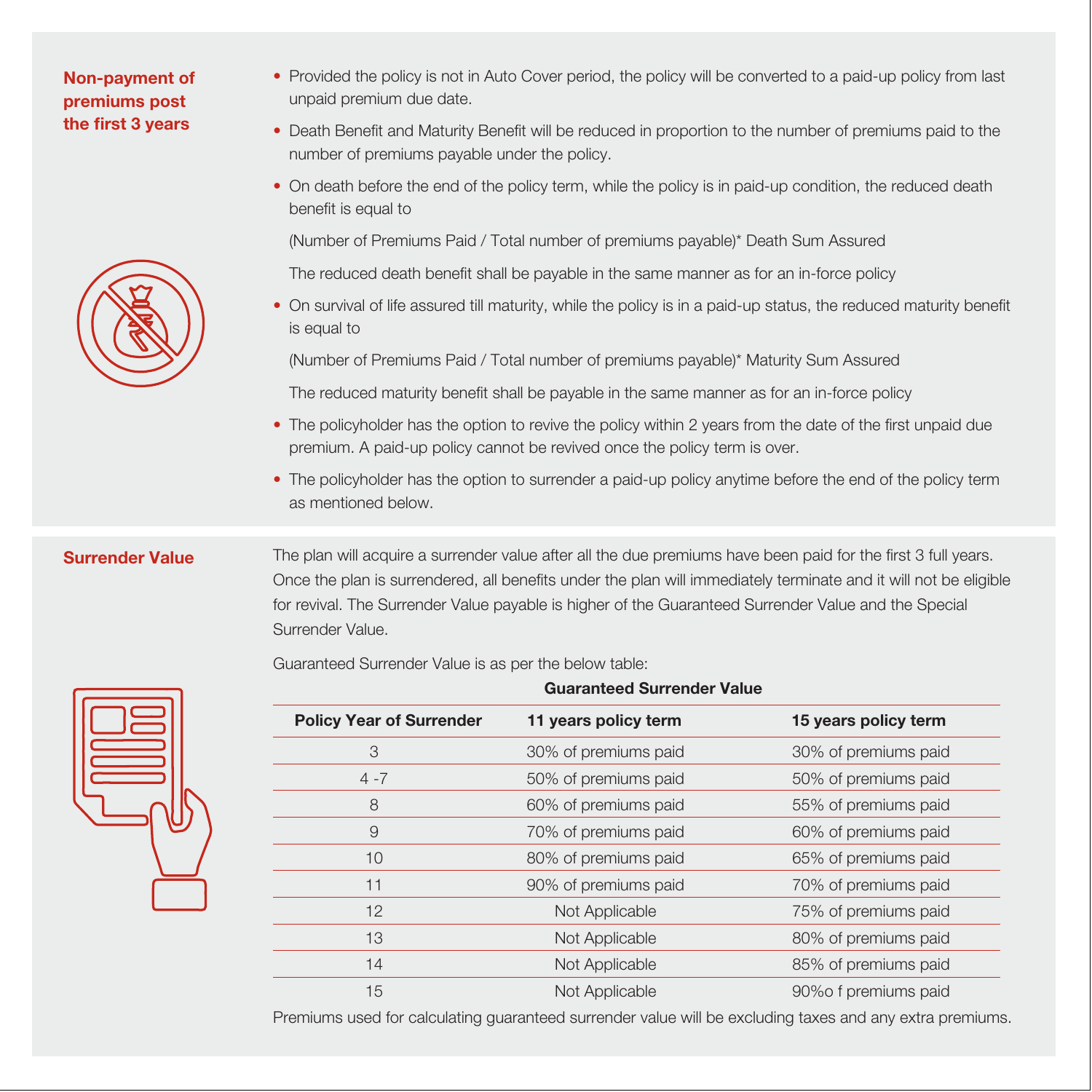| <b>Special</b><br><b>Surrender Value</b> | Special Surrender Value = Special Surrender Value Factor x (Number of Premiums Paid / Total number of<br>premiums payable)* (sum of total benefits payable during payout period as described under the Maturity<br>Benefit)<br>Special Surrender Value (SSV) factors will be based on the company's expectation of future financial and<br>demographic conditions and may be reviewed by the company from time to time with prior approval<br>from IRDA |
|------------------------------------------|---------------------------------------------------------------------------------------------------------------------------------------------------------------------------------------------------------------------------------------------------------------------------------------------------------------------------------------------------------------------------------------------------------------------------------------------------------|
| Loan                                     | You may avail of a loan once the policy acquired Surrender Value. The maximum amount of loan that can<br>be availed is up to 85% of the Surrender Value. For more details, please refer to policy document.                                                                                                                                                                                                                                             |
| <b>Nomination</b><br>and Assignment      | Nomination, in accordance with Section 39 of the Insurance Act, 1938, is permitted under this policy.<br>Assignment, in accordance with Section 38 of the Insurance Act, 1938 is permitted under this policy. Policy<br>purchased under MWP(Married Women's Property) Act cannot be assigned.                                                                                                                                                           |
| <b>Riders</b>                            | No riders are available under this product.                                                                                                                                                                                                                                                                                                                                                                                                             |
| <b>Exclusions</b>                        | <b>Suicide:</b> If the life assured commits suicide within one year from the policy commencement date, only 80%<br>of the Premium will be payable to the nominee or beneficiary/legal heirs, provided the policy is in-force.<br>If the Life Assured commits suicide within one year from the revival date, higher of 80% of the premiums<br>paid or the surrender value , if any, will be payable to the nominee or beneficiary/legal heirs.           |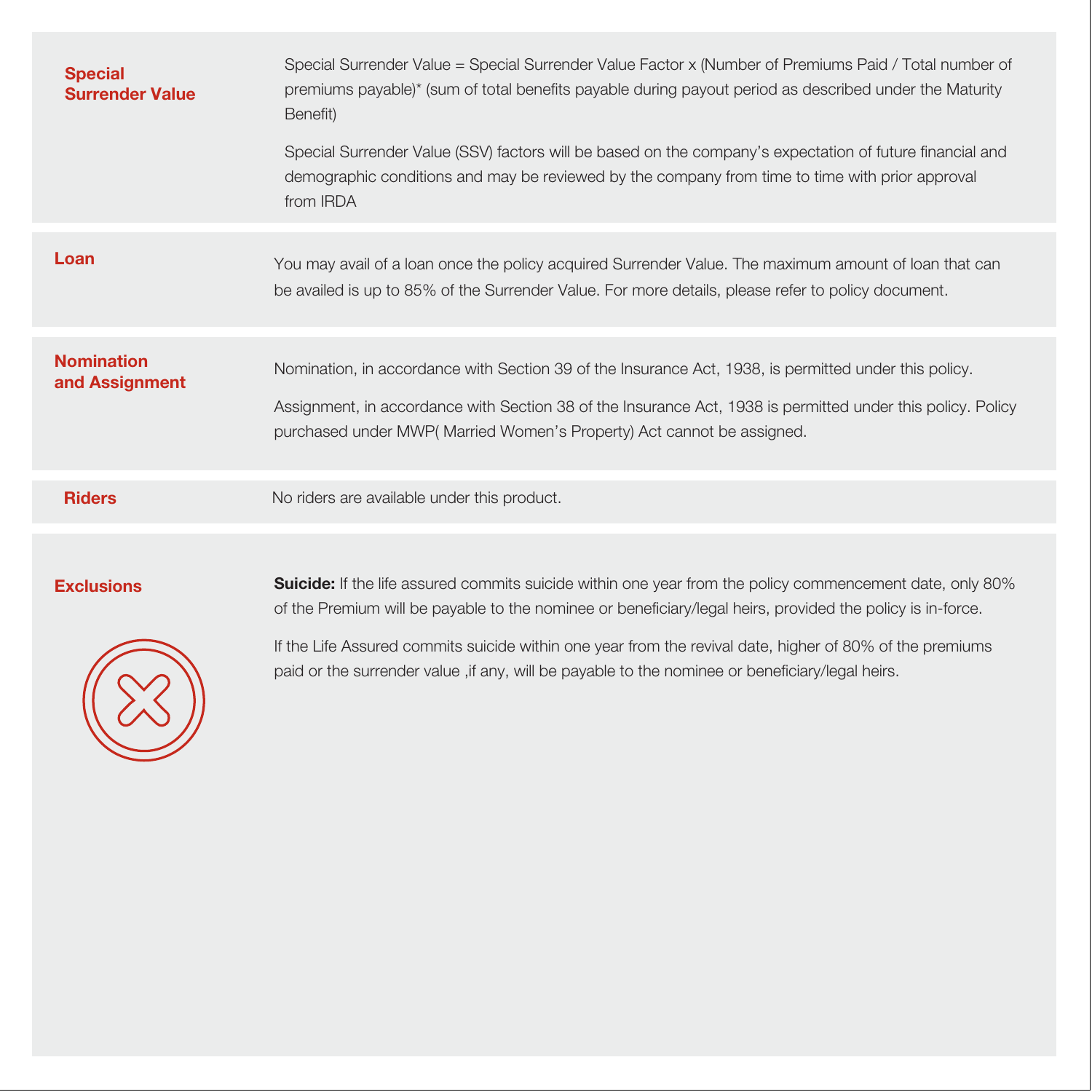# **Prohibition on rebates**

**Section 41 of the Insurance Act, 1938 states**



No person shall allow or offer to allow, either directly or indirectly, as an inducement to any person to take or renew or continue an insurance in respect of any kind of risk relating to lives or property in India, any rebate of the whole or part of the commission payable or any rebate of the premium shown on the policy, nor shall any person taking out or renewing or continuing a policy accept any rebate, except such rebate as may be allowed in accordance with the published prospectuses or tables of the insurer:

Provided that acceptance by an insurance agent of commission in connection with a policy of life insurance taken out by himself on his own life shall not be deemed to be acceptance of a rebate of premium within the meaning of this sub-section, if at the time of such acceptance the insurance agent satisfies the prescribed conditions establishing that he is a bona fide insurance agent employed by the insurer.

Any person defaulting in complying with the provisions of this section shall be punishable with fine which may extend to five hundred rupees.

# **Section 45 of the Insurance Act, 1938 states**



No policy of life insurance effected before the commencement of this Act shall after the expiry of 2 years from the date of commencement of this Act and no policy of life insurance effected after the coming into force of this Act shall, after the expiry of 2 years from the date on which it was effected, be called in question by an insurer on the ground that statement made in the proposal or in any report of a medical officer, or referee, or friend of the insured, or in any other document leading to the issue of the policy, was inaccurate or false, unless the insurer shows that such statement was on a material matter or suppressed facts which it was material to disclose and that it was fraudulently made by the policyholder and that the policyholder knew at the time of making it that the statement was false or that it suppressed facts which it was material to disclose:

Provided that nothing in this section shall prevent the insurer from calling for proof of age at any time if he is entitled to do so, and no plan shall be deemed to be called in question merely because the terms of the policy are adjusted on subsequent proof that the age of the life insured was incorrectly stated in the proposal.

# **Why Future Generali**

Future Generali is a joint venture between India's leading retailer Future Group, Italy based insurance major Generali and Industrial Investment Trust Ltd (IITL). The company was incorporated in 2006 and brings together the unique qualities of the founding companies - local experience and knowledge with global insurance expertise.

Future Generali offers an extensive range of life insurance products, and a network that ensures we are close to you wherever you go.